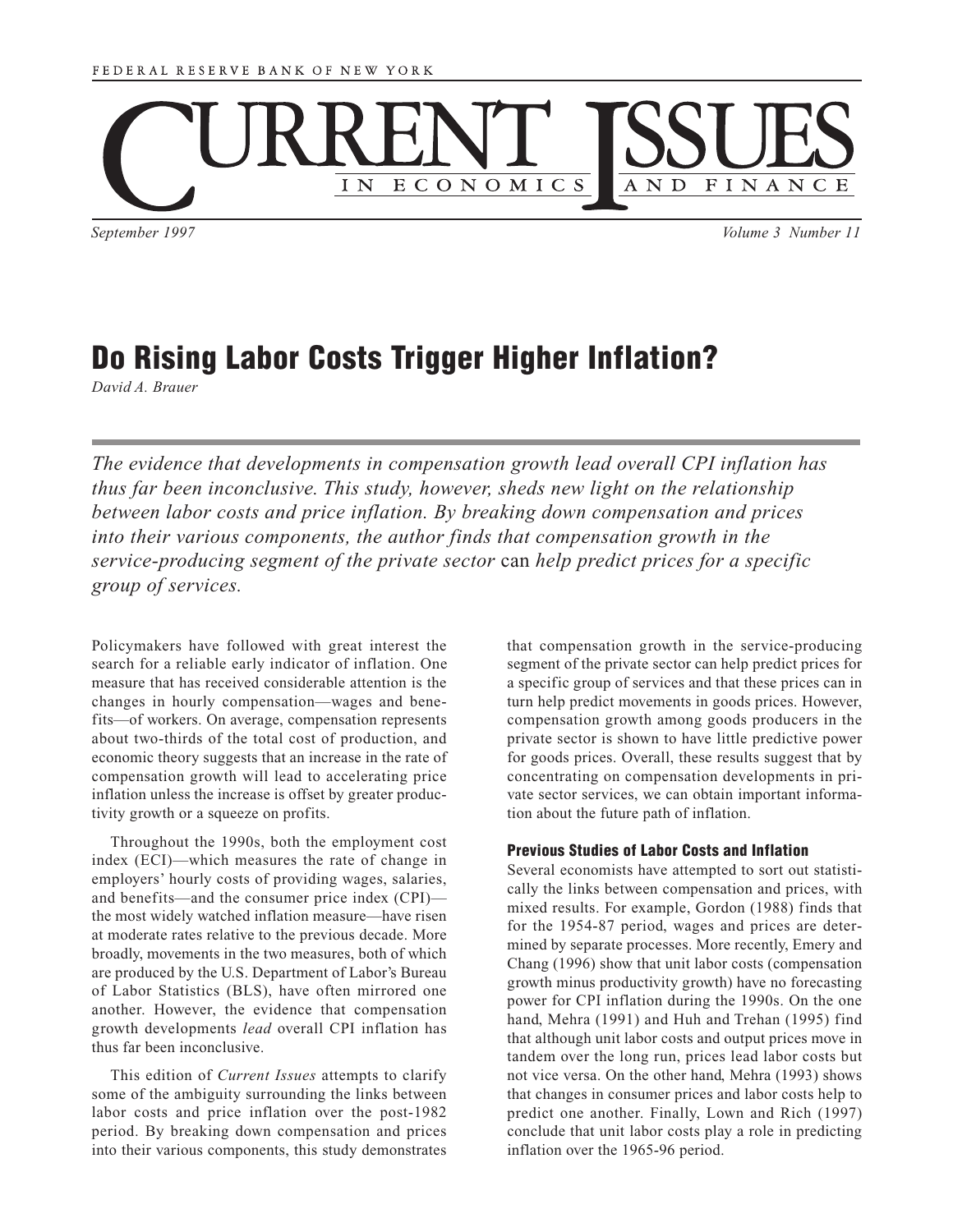In general, all of these results tend to be sensitive to the period of analysis, the exact question asked, and the specific labor cost and price measures used. Significantly, none of the studies uses the ECI the best measure of labor cost inflation currently available—because the relevant series of the ECI have only been issued since the late 1970s or early 1980s.<sup>1</sup> Moreover, none of these studies uses a disaggregated approach to examine labor costs or price inflation.

# **Labor Costs and Price Determination in the Goods and Services Sectors**

Theoretically, a link between compensation and prices could run in either direction. For instance, firms whose compensation costs are rising more rapidly than their productivity growth could at some point be expected to attempt to raise product prices. However, higher price inflation could itself trigger more rapid compensation growth through explicit or implicit contractual arrangements (such as cost-of-living allowances) or through the influence of inflation expectations on the wagesetting process. Consistent with theory, when we first examine the relationship between private sector compensation and prices on an *aggregate* level, we, like the other researchers, arrive at mixed results. We find that the ECI and the core CPI (which excludes the often volatile food and energy components) frequently move in tandem, with only a slight tendency for labor cost developments to precede price movements (Chart 1).

These mixed findings suggest that a disaggregated approach to explaining CPI inflation would be fruitful. We break down the CPI into various components in

# **Chart 1**







Sources: U.S. Department of Labor, Bureau of Labor Statistics; author's calculations.

Notes: Hourly compensation is based on the employment cost index for total compensation among private industry workers. The core consumer price index excludes food and energy. The shaded areas represent periods in which the unemployment rate was below 6 percent.

order to isolate those goods or services whose prices are most likely to respond to changes in labor costs. In theory, one would expect labor costs to have the strongest direct impact on prices when these costs represent a substantial portion of the cost of production and when producers have some control over the setting of prices. Thus, we look for categories of goods or services that meet both of these criteria.

*We break down the CPI into various components in order to isolate those goods or services whose prices are most likely to respond to changes in labor costs.*

We find that factors other than labor costs dominate price determination for many of the CPI's components. In fact, these components (identified as "other expenditure categories" in the table on p. 3) represent a significant share of consumer spending. For example, prices of energy and food eaten at home, which together make up about 17 percent of the CPI, often fluctuate because of weather conditions, international political developments, or other temporary factors unrelated to producers' labor costs. Housing costs, which account for about 26 percent of the CPI, are also little affected by current labor costs, because the shortrun supply of housing is essentially fixed, with rents determined much more by land values and the cost of materials than by the labor input into current housing services.<sup>2</sup> Moreover, in the case of several components of the CPI, the government plays a major role in setting prices, so even if labor costs were an important part of production we would not expect them to affect prices directly. Among these components are utilities, public transportation, and medical care—services in which the government frequently either regulates prices or provides the services itself—and alcoholic beverages and tobacco, whose price movements often reflect shifts in federal or state taxation.

For the purpose of our analysis, the rest of consumer spending can be divided into two classes: one in which product prices are determined through global markets and one in which price determination is much more local. In the goods sector, the presence of global competition arguably limits firms' ability to raise product prices in response to higher labor costs. This effect is strongest in industries that have high and rising import-penetration ratios (apparel is a prominent example), because imports lead directly to lower prices. Even in other goods-producing industries, how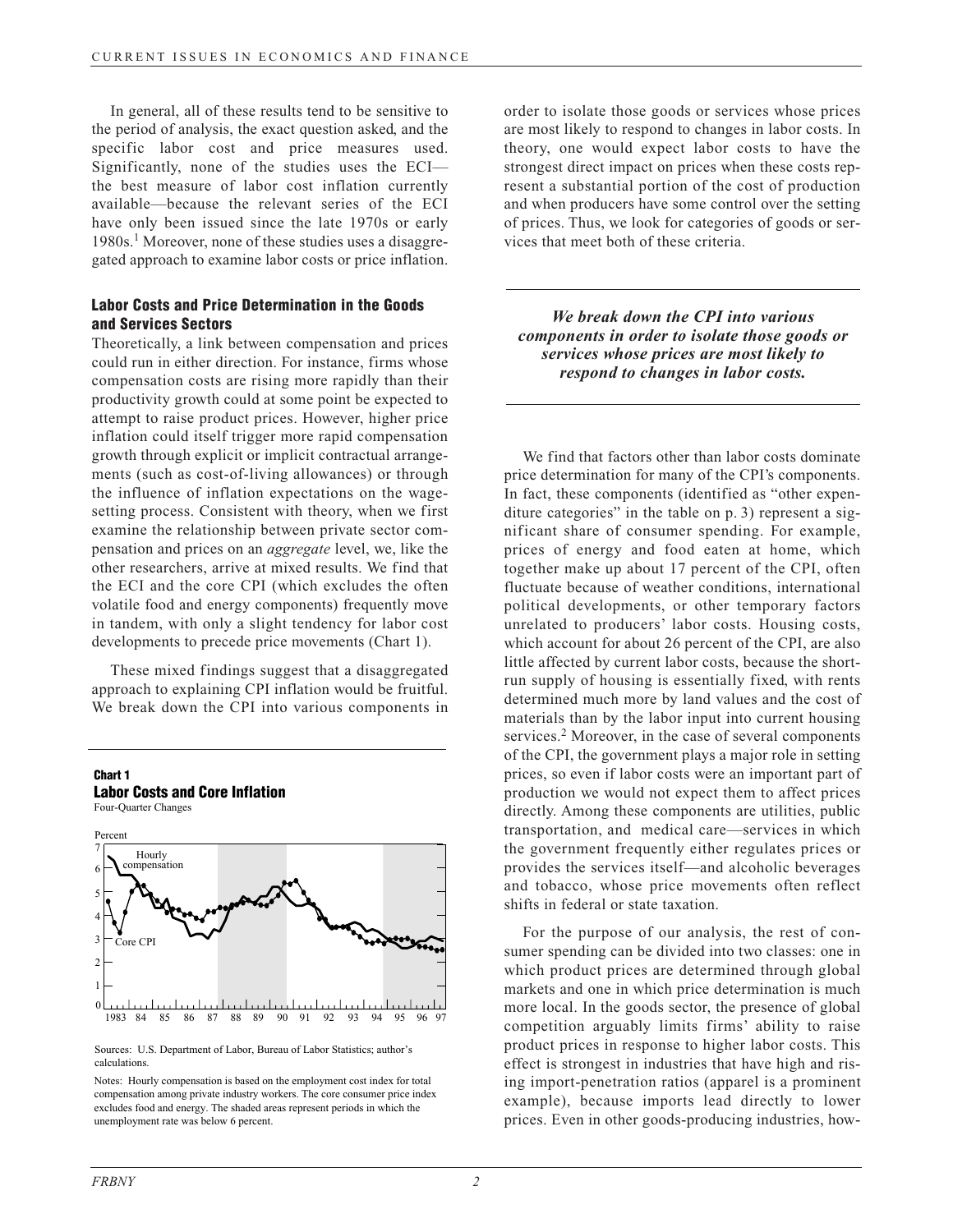ever, the threat of competition from low-cost producers—foreign or domestic—can act to restrain price increases. Some firms respond to higher labor costs by taking steps aimed at boosting productivity growth, thus avoiding the need to raise prices in order to maintain profitability. Firms that cannot either raise prices or increase productivity will suffer reduced profits. Therefore, for most goods we would expect labor costs to have only a limited direct impact on prices.

In the services sector, however, providers of consumer services typically are much less subject to global competition than goods producers are, such that any cost increase can be more easily passed on to consumers. For example, convenience based on location is an essential feature of the dry-cleaning industry in New York City. The existence of lower cost producers of the same service in other cities will therefore have no bearing on the price-setting mechanism for this service in New York City. Barring the entry of lower cost providers into the same neighborhood, we would thus expect any local increase in wages to lead quickly to higher prices. Moreover, the ability of service providers to improve productivity in response to higher labor costs (at least in ways that can be measured) appears to be considerably more limited than it is for goods producers: Because many services are based on direct interaction with customers, any increase in the number of customers served per hour may diminish service quality.

Taking these descriptions of the goods and services sectors into account, we have decomposed the CPI into three broad groups. The table below lists the components of these groups, together with their December 1995 "relative importances"—a BLS term that is roughly equivalent to expenditure shares.3 The first group, "labor-cost-sensitive services," is one in which labor costs are important and prices are set primarily in local markets. It consists of food away from home and a variety of other services. The second group, "labor-cost-sensitive goods," is one in which labor costs may be important but price determination is global, such as motor vehicles, clothing, and a number of other goods. The third group, described earlier, consists of all other expenditure categories, including food at home, energy, and housing. The rest of this article will examine the first two groups, which together account for about 40 percent of consumer expenditures.

### **Testing the Compensation-Price Links**

To test our hypothesis that the effect of any acceleration in labor costs on inflation is concentrated in the services sector, we calculate quarterly estimates of the CPI for the two groups beginning in 1983 (Chart 2).

| Labor-Cost-Sensitive Services                      |                                     | Labor-Cost-Sensitive Goods                               |                                     | Other Expenditure Categories                        |                                     |
|----------------------------------------------------|-------------------------------------|----------------------------------------------------------|-------------------------------------|-----------------------------------------------------|-------------------------------------|
| Category                                           | Relative<br>Importance <sup>a</sup> | Category                                                 | Relative<br>Importance <sup>a</sup> | Category                                            | Relative<br>Importance <sup>a</sup> |
| Food away from home                                | 5.9                                 | New vehicles                                             | 5.0                                 | Homeowners' costs                                   | 20.1                                |
| Personal and educational services                  | 4.1                                 | Apparel commodities                                      | 5.0                                 | Food at home                                        | 9.9                                 |
| Other private transportation services <sup>b</sup> | 4.0                                 | House furnishings                                        | 3.4                                 | Medical care                                        | 7.4                                 |
| Entertainment services                             | 2.4                                 | Entertainment commodities                                | 2.0                                 | Rent, residential                                   | 5.8                                 |
| Other renters' costs <sup>c</sup>                  | 2.2                                 | Used cars                                                | 1.3                                 | Fuels                                               | 3.8                                 |
| Private transportation:<br>maintenance and repairs | 1.5                                 | Housekeeping supplies<br>Toilet goods and                | 1.1                                 | Other utilities and<br>public services <sup>e</sup> | 3.2                                 |
| Housekeeping services                              | 1.5                                 | personal care appliances                                 | 0.6                                 | Motor fuel                                          | 2.9                                 |
| Personal care services<br>Apparel services         | 0.6<br>0.5                          | Other private<br>transportation commodities <sup>d</sup> | 0.6                                 | Tobacco and smoking<br>products                     | 1.6                                 |
| Shelter: maintenance and                           |                                     | School books and supplies                                | 0.3                                 | Alcoholic beverages                                 | 1.6                                 |
| repair services                                    | 0.1                                 | Shelter: maintenance and<br>repair commodities           | 0.1                                 | Public transportation                               | 1.5                                 |
| Total                                              | 22.8                                | Total                                                    | 19.4                                | Total                                               | 57.7                                |

#### **CPI Expenditure Categories**

Sources: Names of categories and estimates of relative importance are drawn from the U.S. Department of Labor, Bureau of Labor Statistics. The division of the BLS categories into "labor-cost-sensitive services," "labor-cost-sensitive goods," and "other expenditure categories" is based on the author's evaluation of the responsiveness of various types of expenditures to wage changes.

<sup>a</sup>The BLS defines relative importance as the share of total expenditures for which a category would account given current prices and a level of consumption unchanged from the base period 1982-84. The figures reported in the table are based on 1995 prices. bIncludes auto insurance, finance charges, and fees.

 ${}^{\text{c}}$ Includes out-of-town lodging, lodging at school, and tenants' insurance.  ${}^{\text{d}}$ Includes auto parts, products, and equipment.

<sup>e</sup>Includes telephone, cable television, water, and trash collection services.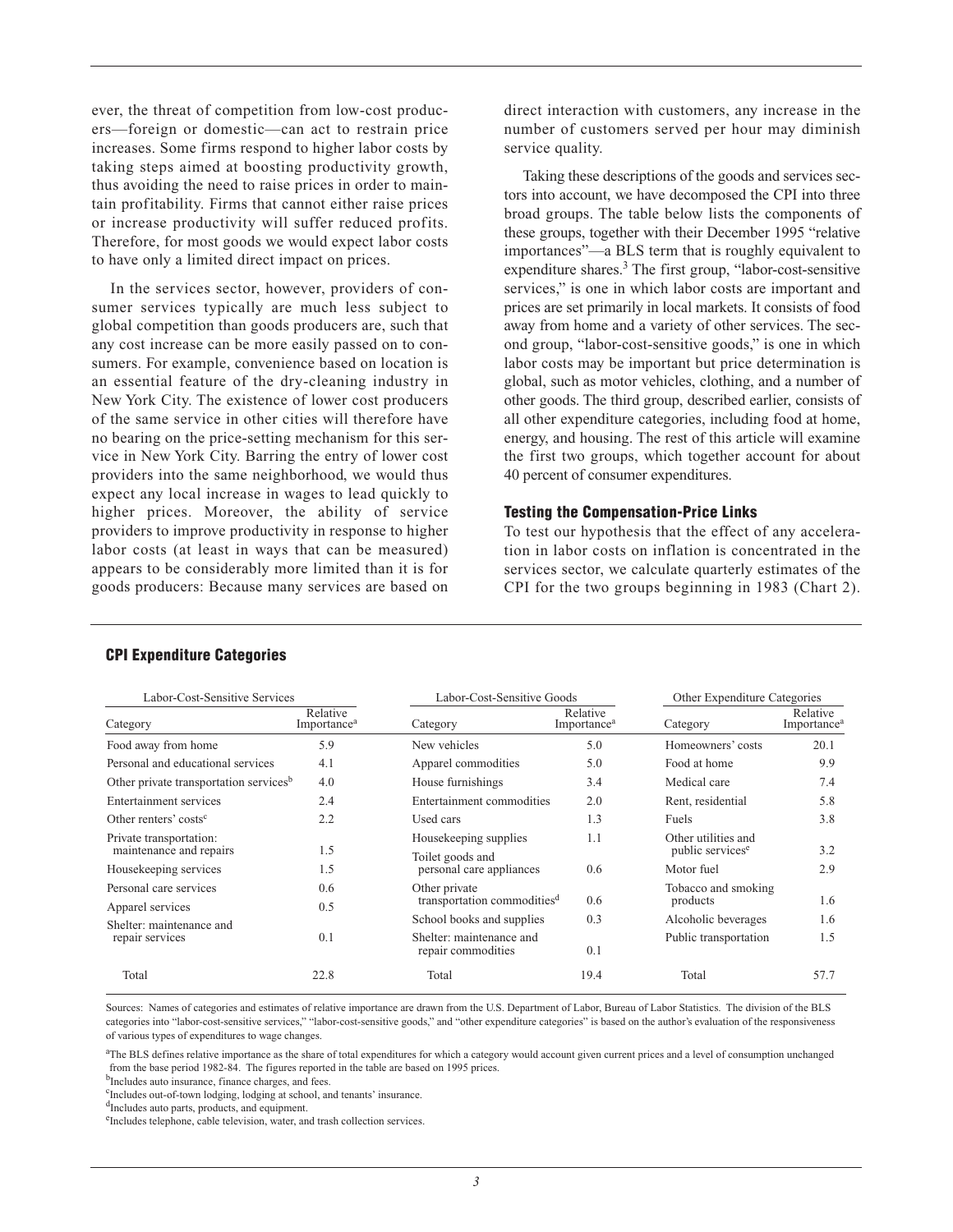The estimates are constructed by taking averages of the indexes for the individual components, with the averages weighted by the relative importance of the components. Overall, we find that service prices throughout this period have risen relative to goods prices. Using our decomposed CPI and data from the sectorspecific ECI, we now examine the link from compensation to prices in the goods-producing and serviceproducing sectors separately.

In the goods sector, increases in the rate of compensation growth do not appear to lead increases in price inflation (Chart 3). Most notably, the uptick in the CPI in 1986-87 preceded the acceleration in compensation growth, and in both 1989 and 1996 the CPI and the ECI moved in opposite directions. This result is confirmed by regression tests estimated over the fourth quarter of 1983 through the fourth quarter of 1996 using seasonally adjusted data. These tests indicate that past changes in the ECI for goods-producing industries do not improve on forecasts of changes in the CPI for labor-cost-sensitive goods—an unsurprising result given the limited ability of many goods producers in highly competitive markets to raise prices in response to higher costs.<sup>4</sup>

A rather different picture emerges in the services sector (Chart 4). We see that both the acceleration in labor costs during the late 1980s and the deceleration beginning in 1990 preceded similar movements in the CPI for labor-cost-sensitive services and that both the CPI and the ECI have been quite stable since 1993. Running the same regression tests conducted for the

goods sector, we are unable to reject the hypothesis that changes in the ECI for service-producing industries help predict changes in the CPI for labor-costsensitive services.<sup>5</sup> Over a three-quarter period, the estimated cumulative impact of hourly labor costs on the inflation rate is about 0.4 percentage point for each percentage point change in the labor cost inflation rate.<sup>6</sup> Because labor-cost-sensitive services represent nearly 23 percent of the CPI (see table), this result

# *In the goods sector, increases in the rate of compensation growth do not appear to lead increases in price inflation.*

implies that such an increase in labor costs directly adds about 0.1 point to overall inflation (0.4\*0.23). This finding is consistent with the view that providers of services have a greater ability than goods producers to pass on higher costs to their customers.

We conduct additional regression tests to determine whether accelerating labor costs in the services sector can increase inflation indirectly, through their effects on the price of consumer goods. Current services, after all, play a role in the production and distribution of consumer goods. For example, if manufacturers are forced to pay more for financial and legal services, or for the shipping of goods from factories to stores, then these increases are likely to be reflected in the price

# **Chart 2 Price Inflation in Major Expenditure Categories**

Four-Quarter Changes



Sources: U.S. Department of Labor, Bureau of Labor Statistics; author's calculations.

Note: The shaded areas represent periods in which the unemployment rate was below 6 percent.

## **Chart 3**

#### **Compensation and Price Inflation: Goods** Four-Quarter Changes



Sources: U.S. Department of Labor, Bureau of Labor Statistics; author's calculations.

Notes: Hourly compensation is based on the employment cost index for total compensation among private industry workers in the goods-producing industries. The shaded areas represent periods in which the unemployment rate was below 6 percent.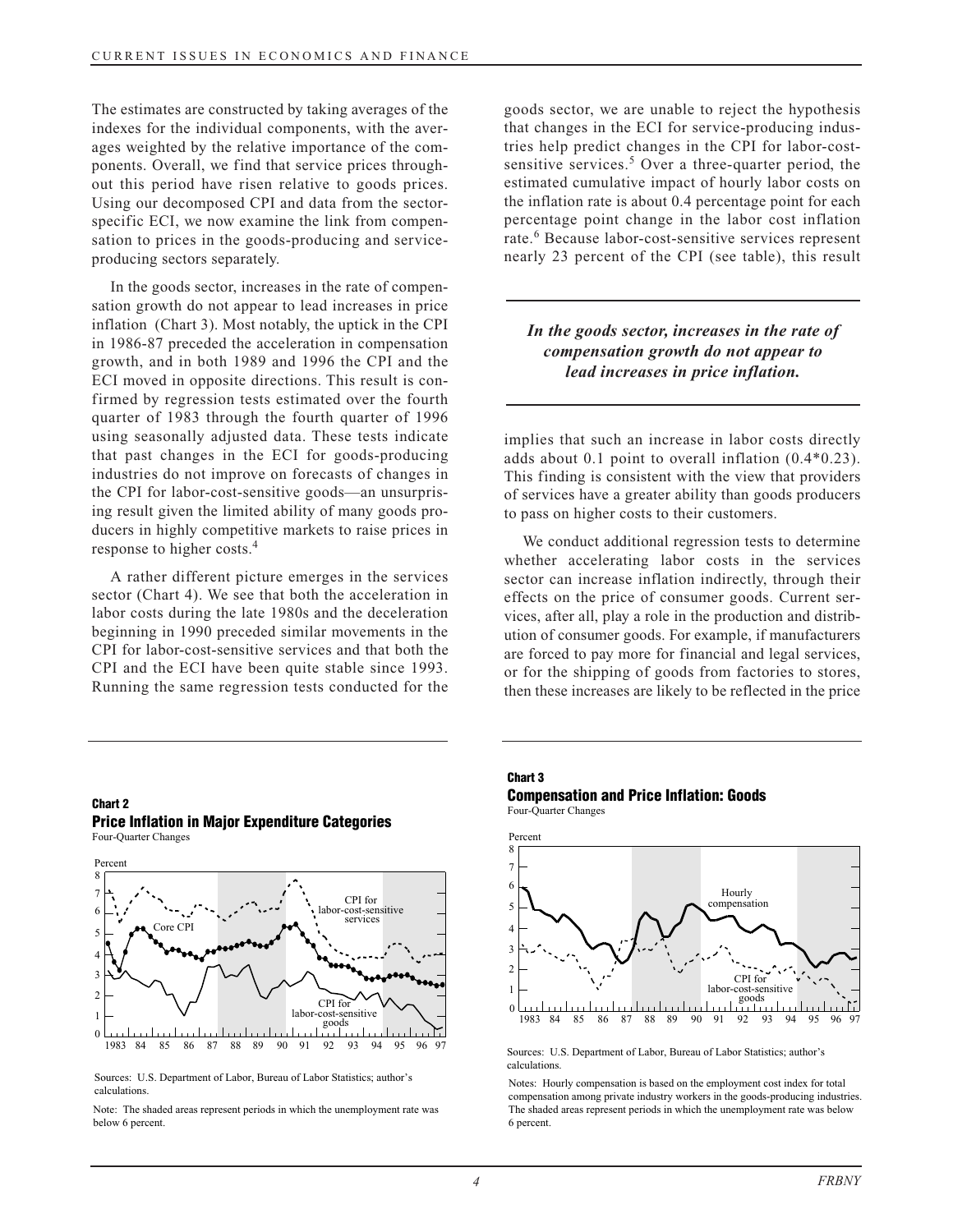## **Chart 4 Compensation and Price Inflation: Services**

Four-Quarter Changes



Sources: U.S. Department of Labor, Bureau of Labor Statistics; author's calculations.

Notes: Hourly compensation is based on the employment cost index for total compensation among private industry workers in the service-producing industries. The shaded areas represent periods in which the unemployment rate was below 6 percent.

of the goods. Although a full simulation of the impact of any increase in labor costs is beyond the scope of this article, our tests of this indirect influence indicate that each percentage point increase in the inflation rate for labor-cost-sensitive services adds roughly 0.4 percentage point to inflation in the other components of the CPI.<sup>7</sup> This finding implies that in addition to labor costs' direct effect on inflation, the original percentage point increase in labor costs has an indirect impact on overall inflation of about 0.1 point (0.4\*0.4\*0.77). When we test the effect of a price change in labor-costsensitive goods on the price of labor-cost-sensitive ser-

*We find that if compensation growth accelerates in the service-producing sector, that growth is likely to show up directly as more rapid inflation in service prices.*

vices, however, we find no evidence of a link, most likely because newly purchased goods play a fairly minor role in the provision of services.

Although our results suggest that rising labor costs can increase inflation both directly and indirectly, we are careful to note that other kinds of supply shocks can trigger an inflationary spiral. For instance, a large and sustained increase in food or energy price inflation can cause workers to increase their wage demands, a development that could in turn force up prices of other items through the mechanisms discussed above. However, even in these cases, services sector labor costs are likely to be an important part of the inflationary transmission mechanism.

# **Conclusion**

The results presented here confirm a link from services sector wages and prices to overall inflation. We find that if compensation growth accelerates in the serviceproducing sector, that growth is likely to show up directly as more rapid inflation in service prices. Moreover, higher hourly labor costs in services can, through their contribution to the production and distribution of goods, indirectly affect goods prices. Given earlier researchers' findings showing a link from prices to wages, even these modest initial effects may therefore be enough to set off an inflationary spiral. Since no such effects are found to arise from an acceleration of labor cost increases in the goods-producing sector, policymakers seeking to prevent a resurgence of inflation may wish to pay particular attention to hourly labor costs in the service-producing private sector.

# **Notes**

1. The main advantage of the ECI over two other common compensation measures—the monthly average hourly earnings series (which excludes benefits) and the nonfarm business sector compensation measure—is that it controls for the impact of shifts in the mix of jobs by measuring wages and benefits for a fixed set of industries and occupations. It is also designed to remove the influence of changes in the volume of overtime worked on reported hourly compensation. One disadvantage of the ECI is that it does not adjust for changes in productivity growth; however, a related measure—unit labor costs—which does control for productivity changes, cannot be reliably decomposed into goods and services.

2. Over time, however, rents are influenced by *general* wage increases in the sense that the resulting higher consumer incomes boost the demand for housing.

In the CPI, the cost of owner-occupied housing is expressed in terms of "owners' equivalent rent," meaning the imputed value of the services provided by the housing unit. In practice, the estimation of owners' equivalent rent is largely based on observed rents paid for comparable housing units in similar locations.

3. To be precise, the BLS (U.S. Department of Labor 1997, p. 170) defines a category's relative importance as the "share of total expenditures" for which the category would account "if quantities consumed were unaffected by changes in relative prices and actually remained constant [at the fixed 1982-84 weight]." Thus, over time, relative importance increases for categories in which prices are rising faster than the overall CPI and decreases for categories in which relative prices are falling. In